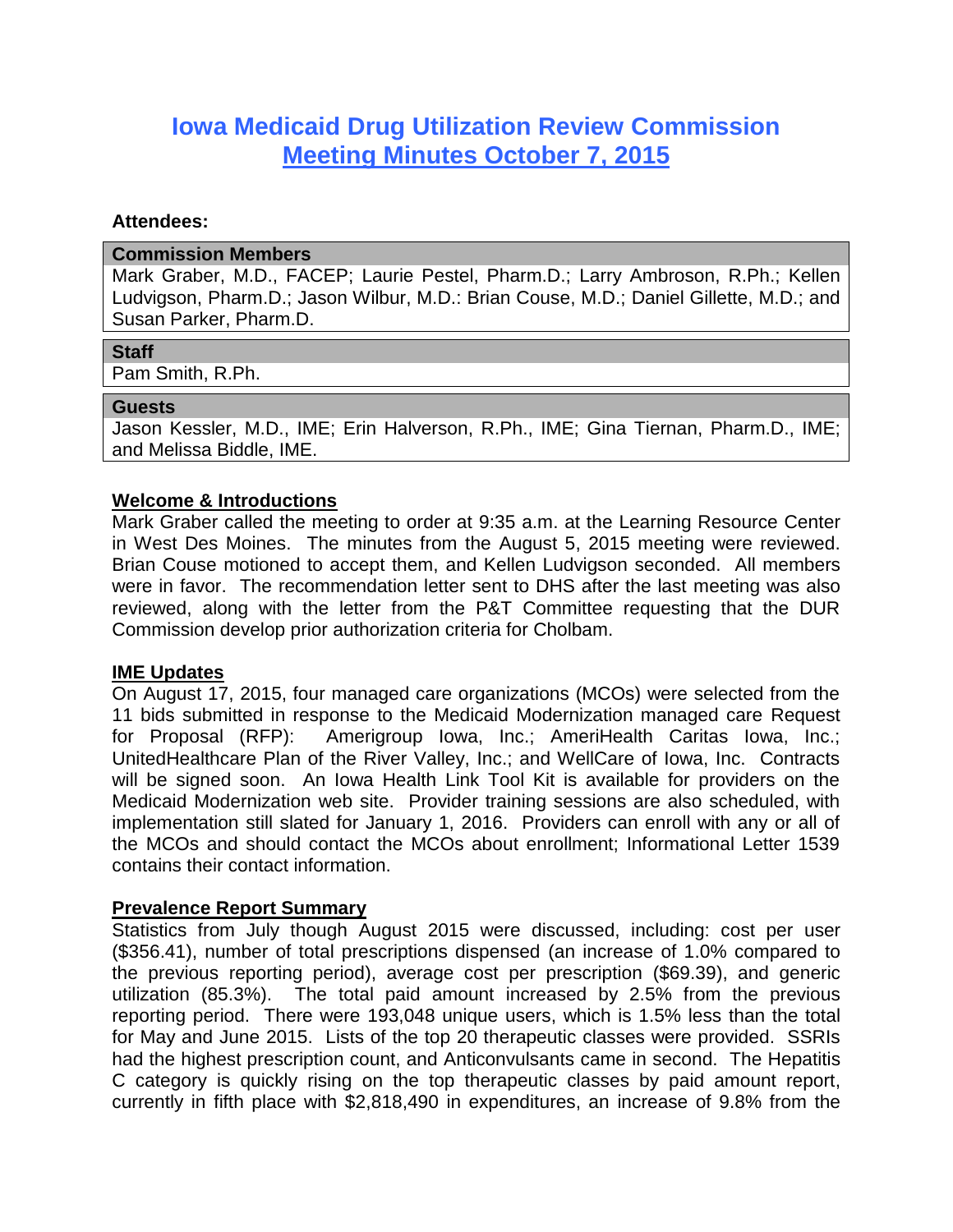previous reporting period. The top 100 drugs were also reviewed. The ten most expensive medications were: Abilify, Vyvanse, methylphenidate hcl er, Harvoni, Lantus, Humalog, Focalin XR, Advate, Strattera, and Spiriva Handihaler.

## **Case Studies**

Pam Smith presented 4 case studies. Recommendations by Commissioners from these four examples resulted in annualized total savings of \$1,107.65 pre-rebate (state and federal).

### **Public Comment**

| <b>Name</b>           | <b>Representing</b> | <b>Drug/Topic</b>          |
|-----------------------|---------------------|----------------------------|
| <b>Matt Lewis</b>     | Amgen               | PCSK9 Inhibitors, Repatha  |
| <b>Rick Melbye</b>    | Sanofi              | Praluent                   |
| <b>Tyrone McBayne</b> | <b>Baxalta</b>      | <b>Glassia and Aralast</b> |
| <b>Shelley Baugh</b>  | Celgene             | Otezla                     |

Pam Smith also clarified the Oncology Agents prior authorization criteria, as there had been multiple written public comments received regarding the criteria implementation. The criteria will only apply to outpatient services, including home health, and does not include steps through other preferred agents. It is merely clinical criteria, based on the medication labels, and all medications subject to PA use the same PA form. The IME Pharmacy department is required to process all requests within 24 hours once received.

## **Focus Studies**

*Short-Acting Opioid Overutilization (Four or More Doses per Day):* This was a follow-up discussion. Three-hundred sixty-seven (367) of the 1,990 members identified changed therapy, for an annualized cost savings of \$93,607.04 (state and federal, prerebate) as a result of the 6,352 surveys sent out to prescribers and pharmacies. A total of 2,343 (36.89%) surveys were returned.

**Duplicate Inhaled Corticosteroids:** Letters will be sent to the providers of the members identified as using concurrent inhaled corticosteroids pointing out the use of more than one inhaled corticosteroid is not supported in guidelines and can increase the risk of adverse drug events and asking if one could be discontinued.

*Duplicate Long-Acting Beta-2 Agonists:* Letters will be sent to the providers of the members identified as using concurrent LABAs pointing out the use of more than one LABA is not supported in guidelines and can increase the risk of adverse drug events and asking if one could be discontinued. Only twelve members were identified as having 60 days or more of therapy with two or more LABAs.

#### **Public Comment**

| Name       | <b>Representing</b> | Drug/Topic |
|------------|---------------------|------------|
| Peter Zoob | Vertex              | Orkambi    |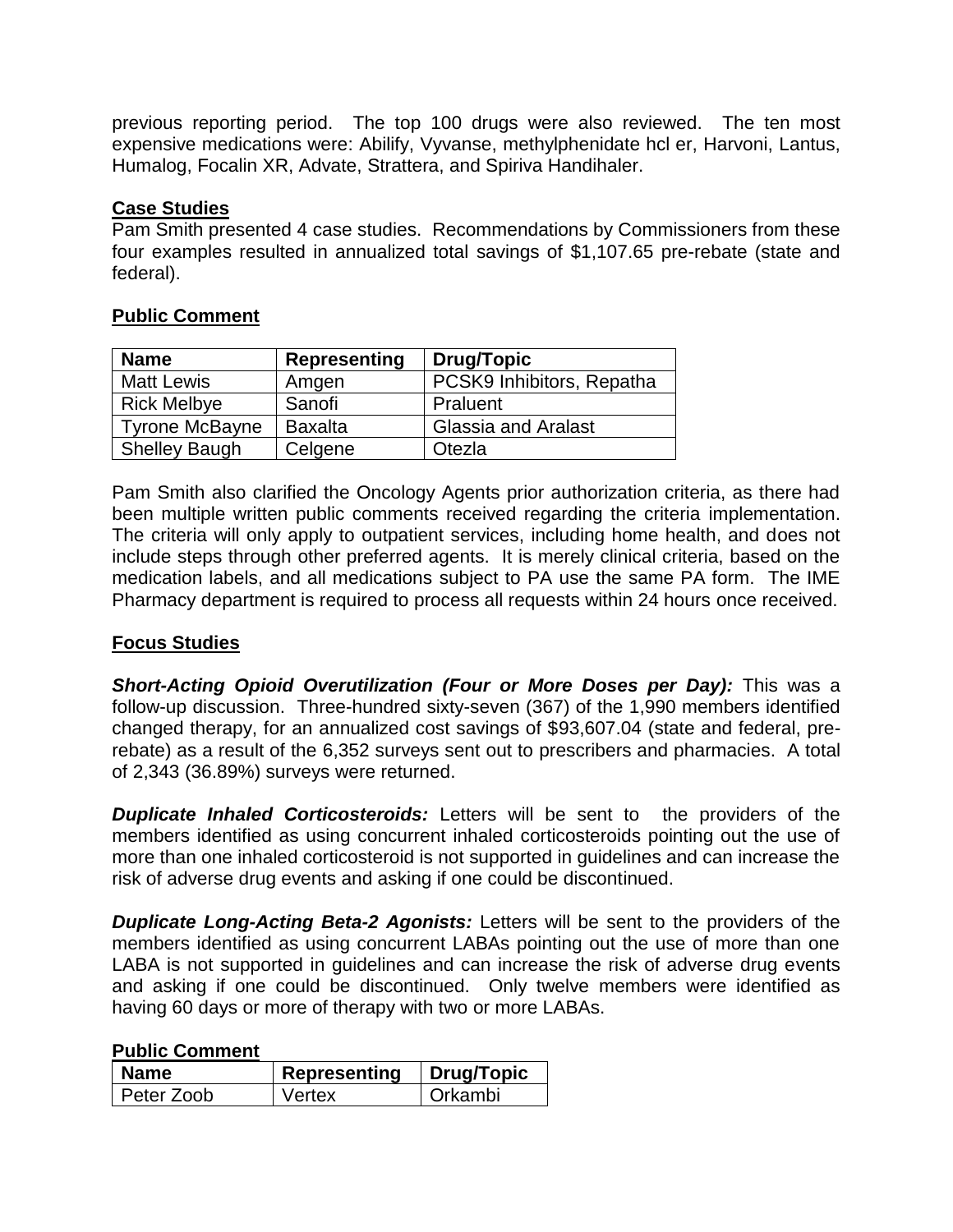## **Prior Authorization**

*Annual Review of Prior Authorization Criteria:* Changes were suggested for the following categories, to be discussed at upcoming meetings:

| <b>PA Category</b>                | <b>Recommended Changes</b>                                     |
|-----------------------------------|----------------------------------------------------------------|
| Anti-Acne                         | Will be updated once acne guidelines are updated.              |
| Antiemetic-5HT3 Receptor          | Increase the quantity limit on ondansetron.                    |
| Agonists/Substance P              |                                                                |
| Neurokinin Agents                 |                                                                |
| Apixaban (Eliquis)                | Update to $CHA2DS2 - Vasc score$                               |
| Biologic                          | Will be updated once guidelines are updated.                   |
| Immunomodulators                  |                                                                |
| Daibigatran (Pradaxa)             | Update to $CHA2DS2 - Vasc score$                               |
| <b>Erythropoisis Stimulating</b>  | CHF thresholds                                                 |
| Agents                            |                                                                |
| Ketorolac                         | Verify not taking oral agents. Total combined duration         |
|                                   | should not exceed 5 days.                                      |
| Non-Parenteral Vasopressin        | Remove prior authorization requirement and add a quantity      |
| Derivatives of Posterior          | limit of 90 per 30 days.                                       |
| <b>Pituitary Hormone Products</b> |                                                                |
| <b>Pulmonary Arterial</b>         | Review to establish more specific criteria.                    |
| <b>Hypertension Agents</b>        |                                                                |
| Rivaroxaban (Xarelto)             | Update to $CHA2DS2 - Vasc score$                               |
| <b>Repository Corticotropin</b>   | Sabril has also been approved for infantile spasms and is      |
| Injection (Acthar HP)             | more cost effective, possibly require trial.                   |
| Thrombopoietin Receptor           | Review, possibly change ribavirin therapy requirement.         |
| Agents                            |                                                                |
| Topical Retinoids                 | Will be updated once acne guidelines are updated.              |
| Roflumilast (Daliresp)            | Require both a beta-agonist and anticholinergic prior to oral. |
| Zontivity                         | Possibly require trials of other anti-platelet agents first.   |

*Growth Hormone:* The Commission reviewed the prior authorization criteria as follows: *Prior authorization is required for therapy with growth hormones. Payment for nonpreferred growth hormones will be authorized only for cases in which there is*  documentation of previous trial and therapy failure with a preferred agent. All of the *following criteria must be met for approval for prescribing of growth hormones:* 

- *1. Standard deviation of 2.0 or more below mean height for chronological age.*
- *2. No intracranial lesion or tumor diagnosed by MRI.*
- *3. Growth rate below five centimeters per year.*
- *4. Failure of any two stimuli tests to raise the serum growth hormone level above ten nanograms per milliliter. Stimuli testing will not be required for the following diagnoses: Turners Syndrome, chronic renal failure, and HIV/AIDS.*
- *5. Annual bone age testing is required for the diagnosis of Growth Hormone Deficiency. A bone age 14 to 15 years or less in females and 15 to 16 years or less in males is required.*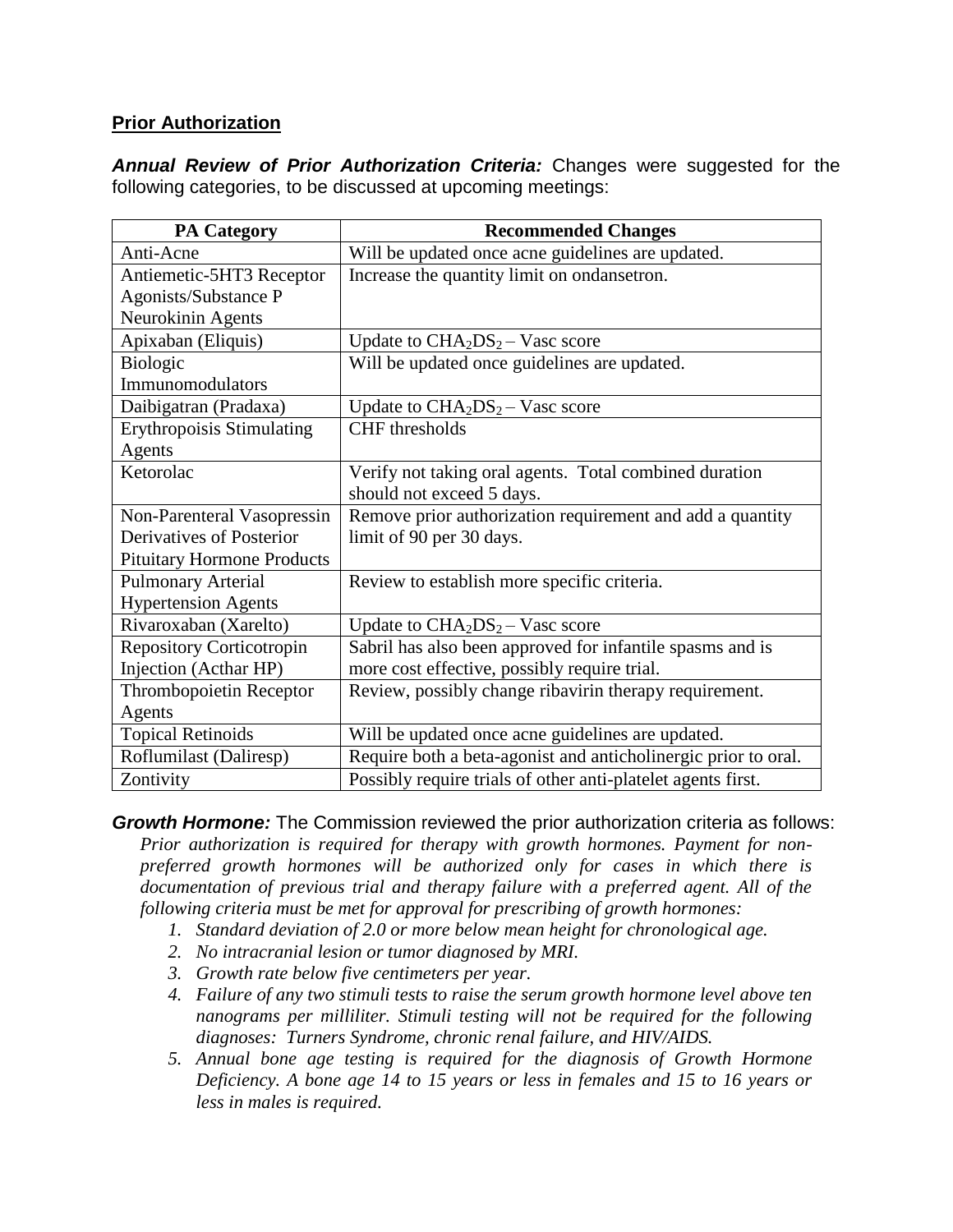#### *6. Epiphyses open.*

*Prior authorization will be granted for 12-month periods per patient as needed.* 

*The following FDA approved indications for Growth Hormone therapy are considered not medically necessary and requests will be denied: Idiopathic Short Stature (ISS) and Small for Gestational Age (SGA).* 

*If the request is for Zorbtive® [somatropin (rDNA origin) for injection] approval will be granted for the treatment of Short Bowel Syndrome in patients receiving specialized nutritional support. Zorbtive® therapy should be used in conjunction with optimal management of Short Bowel Syndrome.*

The Commission members voted, by a show of hands, 4 to 3 in favor of excluding coverage for treatment of SGA as is not medically necessary or is considered cosmetic. Brian Couse then motioned to accept the criteria as amended, and Daniel Gillette and Jason Wilbur both seconded. Mark Graber was opposed, but the motion passed. The recommended PA criteria will be sent to the medical/pharmacy associations for comment and brought back to the next DUR meeting.

*PCSK9 Inhibitors:* The Commission reviewed the prior authorization criteria as follows: *Prior authorization is required for PCSK9 Inhibitors. Payment will be considered under the following conditions:*

- *1. Patient is 18 years of age or older (or, for Homozygous Familial Hypercholesterolemia patient is 13 years of age or older); AND*
- *2. Documentation of adherence to prescribed lipid lowering medications for the previous 90 days is provided (further defined below, by diagnosis); AND*
- *3. Is to be prescribed as an adjunct to a low fat diet; AND*
- *4. A baseline lipid profile is provided; AND*
- *5. Documented abstinence from tobacco for the previous 90 days is provided; AND*
- *6. Is prescribed by a lipidologist or cardiologist.*
- *7. The 72-hour emergency supply rule does not apply to PCSK9 Inhibitors.*
- *8. Prescriber and dispensing pharmacy has educated the patient on proper storage and administration. Improperly stored medications will not be replaced.*
- *9. Lost or stolen medication replacement requests will not be authorized.*
- *10. Is prescribed for one of the following diagnoses:*

## *Diagnosis of Heterozygous Familial Hypercholesterolemia (HeFH)*

- *1. Total cholesterol > 290mg/dL or LDL-C > 190mg/dL; AND*
	- *a. Presence of tendon xanthomas; OR*
	- *b. In first or second degree relative, one of the following:*
		- *i. Documented tendon xanthomas; or*
		- *ii. MI at age ≤60 years; or*
		- *iii. Total cholesterol > 290mg/dL; OR*
	- *c. Confirmation of diagnosis by gene or receptor testing (attach results); AND*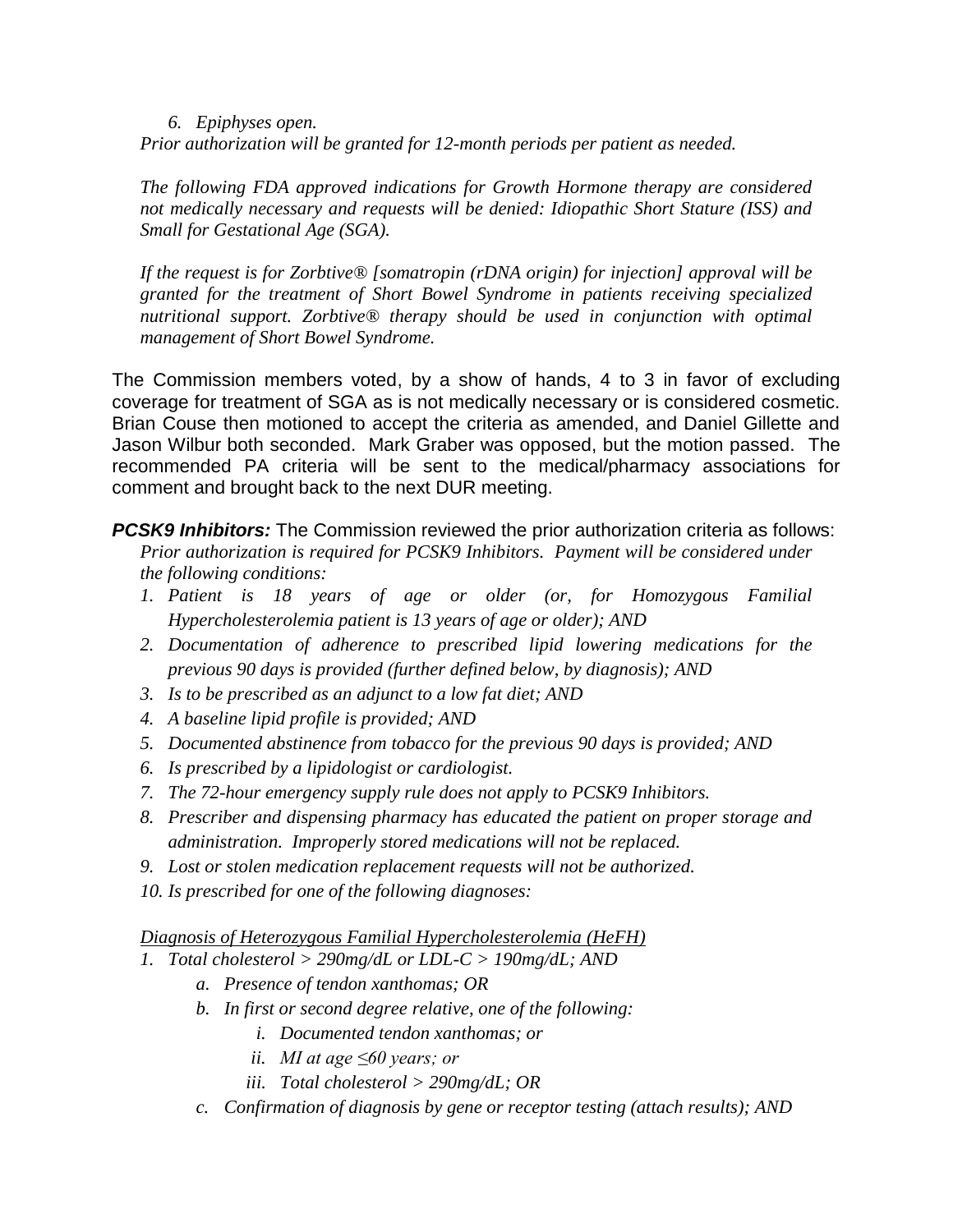*2. Unable to reach goal LDL-C with a maximally tolerated dose of two or more statins (at least one of which must be either atorvastatin or rosuvastatin), PLUS ezetimibe (Zetia) 10mg daily PLUS at least one other concurrently administered lipid lowering agent.*

## *Diagnosis of Clinical Atherosclerotic Cardiovascular Disease (ASCVD)*

- *1. History of MI, angina, coronary or other arterial revascularization, stroke, TIA, or PVD of atherosclerotic origin; AND*
- *2. Unable to reach goal LDL-C with a maximally tolerated dose of two or more statins (at least one of which must be either atorvastatin or rosuvastatin) PLUS ezetimibe (Zetia) 10mg daily.*

# *Diagnosis of Homozygous Familial Hypercholesterolemia (HoFH) – Repatha (evolocumab) only*

- *1. Total cholesterol and LDL-C > 600mg/dL and triglycerides within reference range; OR*
- *2. Confirmation of diagnosis by gene or receptor testing (attach results); AND*
- *3. Unable to reach goal LDL-C with maximally tolerated dose of atorvastatin or rosuvastatin (or other preferred high-dose statin if patient cannot take atorvastatin or rosuvastatin) PLUS ezetimibe (Zetia) 10mg daily PLUS at least one other concurrently administered lipid lowering agent.*

## *Initial and Renewal Authorizations HeFH or ASCVD*

- *Initial* 
	- o *Praluent 75mg or Repatha 140mg every 2 weeks for 8 weeks (4 doses).*
- *Renewal* 
	- o *Lipid profile required at week 8, week 24, and every 6 months thereafter; and*
	- o *Patient continues therapy with a maximally tolerated statin dose and remains at goal; and*

# *Praluent*

- o *If LDL-C at goal, continue therapy at 75mg every 2 weeks for 24 weeks.*
- o *If LDL-C not at goal, dose increase to 150mg every 2 weeks for 8 weeks (4 doses) and repeat LDL-C in 8 weeks.*
	- *If repeat LDL-C not at goal, discontinue Praluent.*
	- *If repeat LDL-C at goal, continue therapy at 150mg every 2 weeks for 24 weeks; or*

# *Repatha*

- o *If LDL-C at goal, continue therapy at 140mg every 2 weeks for 24 weeks.*
- o *If LDL-C not at goal, discontinue Repatha.*

# *HoFH (Repatha only)*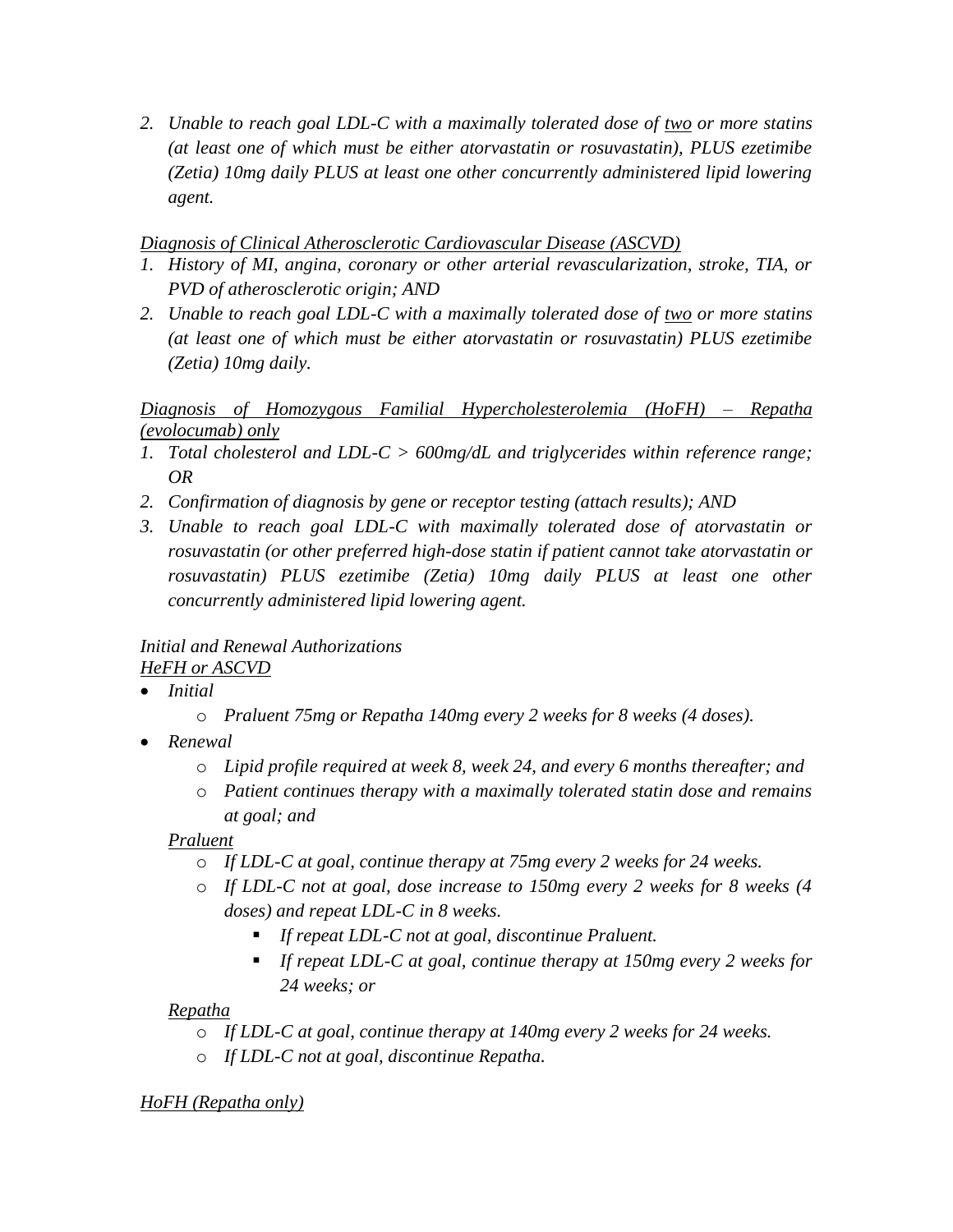- *Initial* 
	- o *Repatha 420mg (3x140mg autoinjectors) every month for 3 months.*
- *Renewal* 
	- o *Lipid profile required after 3 months (third dose) and every 6 months thereafter; and*
	- o *Continued therapy with a maximally tolerated statin dose.*
		- *If LDL-C at goal, continue therapy at 420mg every month for six months.*
		- *If LDL-C not at goal, discontinue Repatha.*

*Quantity Limits Praluent/Repatha for HeFH or ASCVD*

 *A quantity limit of one syringe/pen/autoinjector per fill will apply (requires refill every 14 days).*

*Repatha for HoFH only*

*A quantity limit of one three-pack per month*

Pam Smith will revise the criteria, incorporating suggested changes, and bring it back to the next meeting for further review. The baseline and current numbers need to be clarified, with current regimen provided, and goal defined, with member counseled about weight loss and smoking cessation.

*Cholic Acid (Cholbam):* The Commission reviewed the prior authorization criteria as follows:

*Prior authorization is required for cholic acid (Cholbam). Payment will be considered under the following conditions:*

- *1. Is prescribed by a hepatologist or pediatric gastroenterologist; and*
- *2. Is prescribed for a diagnosis of bile acid synthesis disorder due to a single enzyme defect (SED) including:*
	- o *3-beta-hydroxy-delta-5C27-steroid oxidoreductase deficiency (3β-HSD),*
	- o *aldo-keto reductase 1D1 (AKR1D1),*
	- o *alpha-methylacyl-CoA racemase deficiency (AMACR deficiency),*
	- o *sterol 27-hydroxylase deficiency (cerebrotendinous xanthomatosis [CTX]),*
	- o *cytochrome P450 7A1 (CYP7A1),*
	- o *25-hydroxylation pathway (Smith-Lemli-Opitz); OR*
- *3. Is prescribed as an adjunctive treatment of a peroxisomal disorder (PD) in patients who exhibit manifestations of liver disease, steatorrhea, or complications from fat soluble vitamin absorption. Peroxisomal disorders include Zellweger syndrome (ZWS), neonatal adrenoleukodystrophy (NALD), or infantile refsum disease (IRD); and*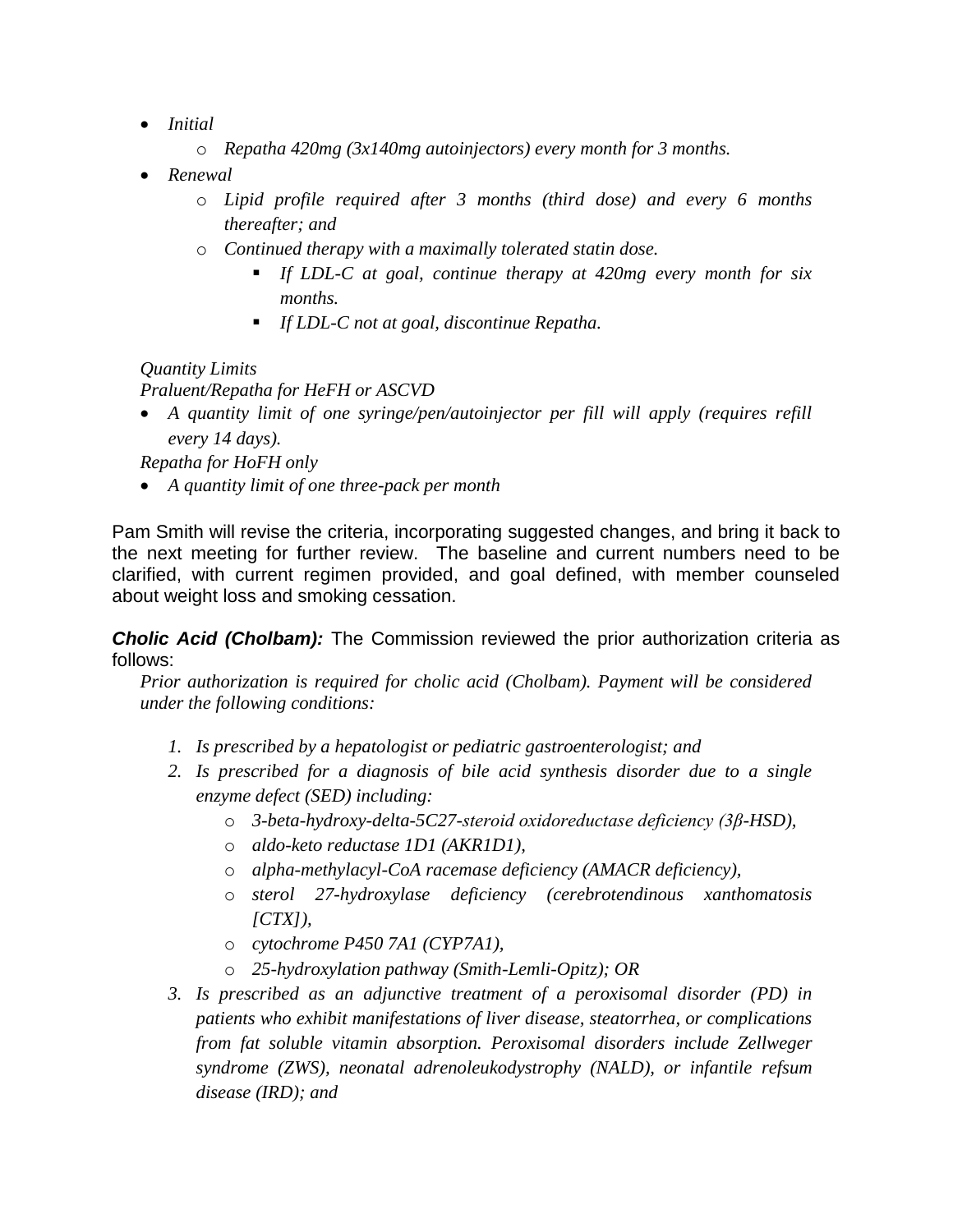- *4. Diagnosis is confirmed by mass spectrometry or other biochemical testing or genetic testing (attach results); and*
- *5. Baseline liver function tests are taken prior to initiation of therapy (AST, ALT, GGT, ALP, total bilirubin, INR) and provided with request; and*
- *6. Patient must have elevated serum aminotransferases (AST and ALT) with normal serum gamma glutamyltransferase (GTT); and*
- *7. Patient is at least 3 weeks old.*

*When criteria for coverage are met, an initial authorization will be given for 3 months. Additional approvals will be granted for 12 months at a time requiring documentation of response to therapy by meeting two the following criteria:* 

- *Body weight has increased by 10% or is stable at ≥50th percentile,*
- *Alanine aminotransferase (ALT) or aspartate aminotransferase (AST) < 50 U/L or baseline levels reduced by 80%,*
- *Total bilirubin level reduced to ≤1mg/dL.*

Kellen Ludvigson motioned to accept the criteria, and Jason Wilbur and Larry Ambroson seconded simultaneously. The decision was unanimous. Dr. Graber suggested also checking to see if the member is on an enzyme inducer, and Pam Smith said that could be checked internally by IME staff. The recommended PA criteria will be sent to the medical/pharmacy associations for comment and brought back to the next DUR meeting.

*Binge Eating Disorder Agents:* The Commission reviewed the prior authorization criteria as follows:

*Prior authorization (PA) is required for Vyvanse for the treatment of Binge Eating Disorder (BED). Prior to requesting PA, the prescriber must review the patient's use of controlled substances on the Iowa Prescription Monitoring Program (PMP) website at https://pmp.iowa.gov/IAPMPWebCenter/. Payment will be considered under the following conditions:* 

- *1. Patient is 18 to 55 years of age; and*
- *2. Patient meets the DSM-5 criteria for BED; and*
- *3. Patient has documentation of moderate to severe BED, as defined by the number of binge eating episodes per week (number must be reported); and*
- *4. Patient has documentation of non-pharmacologic therapies tried, such as cognitive-behavioral therapy or interpersonal therapy, for a recent 3 month period, that did not significantly reduce the number of binge eating episodes; and*
- *5. Prescription is written by a psychiatrist or psychiatric nurse practitioner;*
- *6. Patient has a BMI of 25 to 45; and*
- *7. Patient does not have a personal history of cardiovascular disease; and*
- *8. Patient has no history of substance abuse; and*
- *9. Is not being prescribed for the treatment of obesity or weight loss; and*
- *10. Doses above 70mg per day will not be considered.*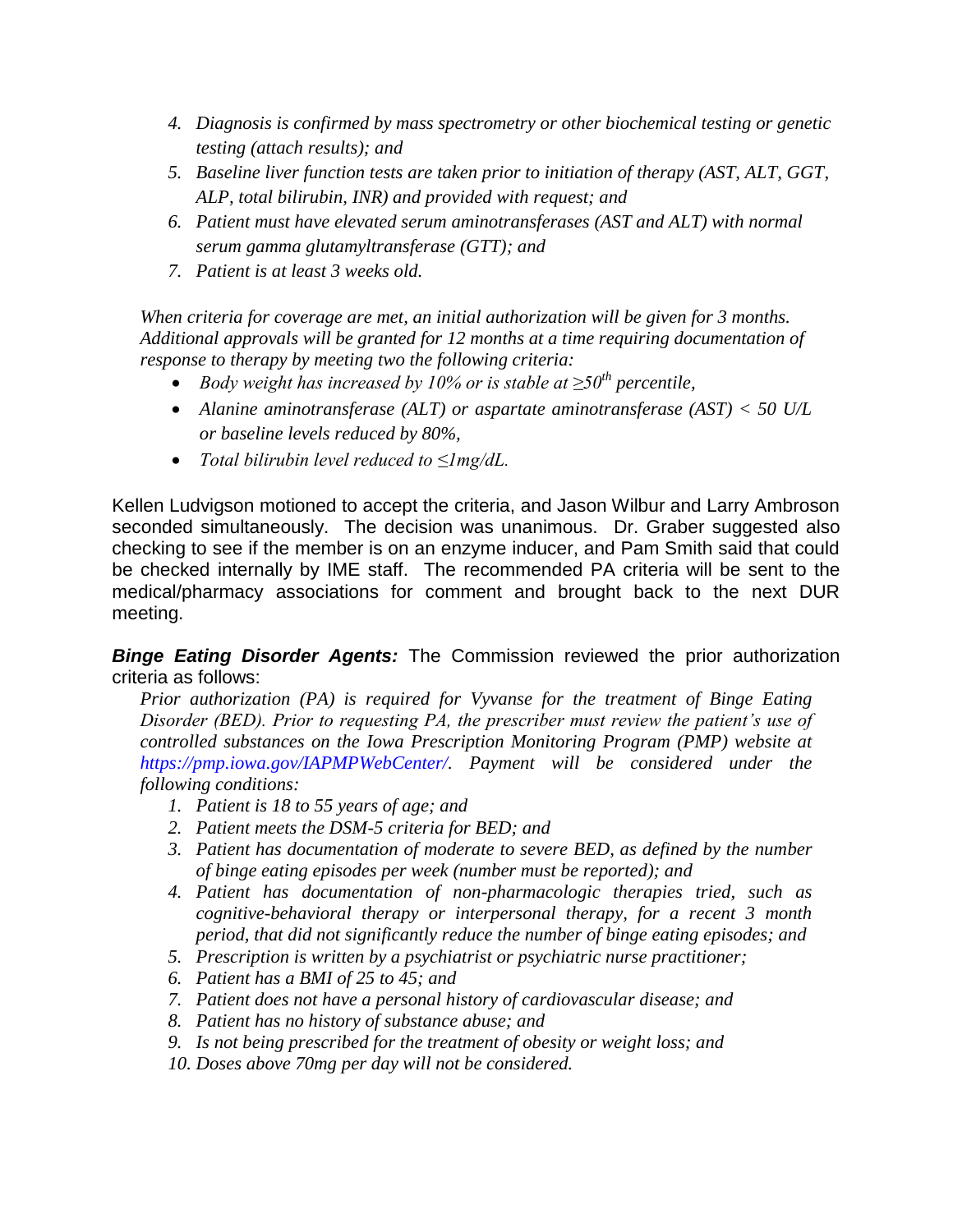Initial requests will be approved for 12 weeks when criteria for coverage are met. *Requests for renewal must include documentation of a change from baseline at week 12 in the number of binge days per week.*

Jason Wilbur motioned to accept the criteria, and Kellen Ludvigson seconded. The decision was unanimous. The recommended PA criteria will be sent to the medical/pharmacy associations for comment and brought back to the next DUR meeting.

*Topical Antifungals for Onychomycosis:* The Commission reviewed the prior authorization criteria as follows:

*Jublia® (efinaconazole) and Kerydin® (tavaborole) will be considered when the following criteria are met:*

- *1. Patient has a diagnosis of onychomycosis of the toenail(s) confirmed by a positive potassium hydroxide (KOH) preparation, fungal culture, or nail biopsy (attach results) without dermatophytomas or lunula (matrix) involvement; and*
- *2. Patient is 18 years of age or older; and*
- *3. Patient has documentation of a complete trial and therapy failure or intolerance to oral terbinafine; and*
- *4. Patient has documentation of a complete trial and therapy failure or intolerance to ciclopirox 8% topical solution; and*
- *5. Patient is diabetic or immunosuppressed/immunocompromised.*

*If the criteria for coverage are met, a one-time authorization of 48 weeks will be given. Requests for reoccurrence of infection will not be considered.*

*The required trials may be overridden when documented evidence is provided that use of these agents would be medically contraindicated.*

As this was the second review of these criteria, no motion was necessary. The recommendation will be sent to the Department for consideration.

*Alpha-1 Proteinase Inhibitors:* The Commission reviewed the prior authorization criteria as follows:

*Prior authorization is required for Alpha1-Proteinase Inhibitor enzymes. Payment for a non-preferred Alpha1-Proteinase Inhibitor enzyme will be authorized only for cases in which there is documentation of previous trial and therapy failure with a preferred agent. Payment will be considered for patients when the following is met:*

- *1. Patient has a diagnosis of congenital alpha1-antitrypsin (AAT) deficiency; with a pretreatment serum concentration of AAT less than 11µM/L or*
	- *80mg/dl if measured by radial immunodiffusion, or*
	- *50mg/dl if measured by nephelometry; and*
- *2. Patient has a high-risk AAT deficiency phenotype (PiZZ, PiZ (null), or PI (null)(null) or other phenotypes associated with serum AAT concentrations of less than 11µM/L, such as PiSZ or PiMZ); and*
- *3. Patient has documented progressive panacinar emphysema with a documented rate of decline in forced expiratory volume in 1 second (FEV1); and*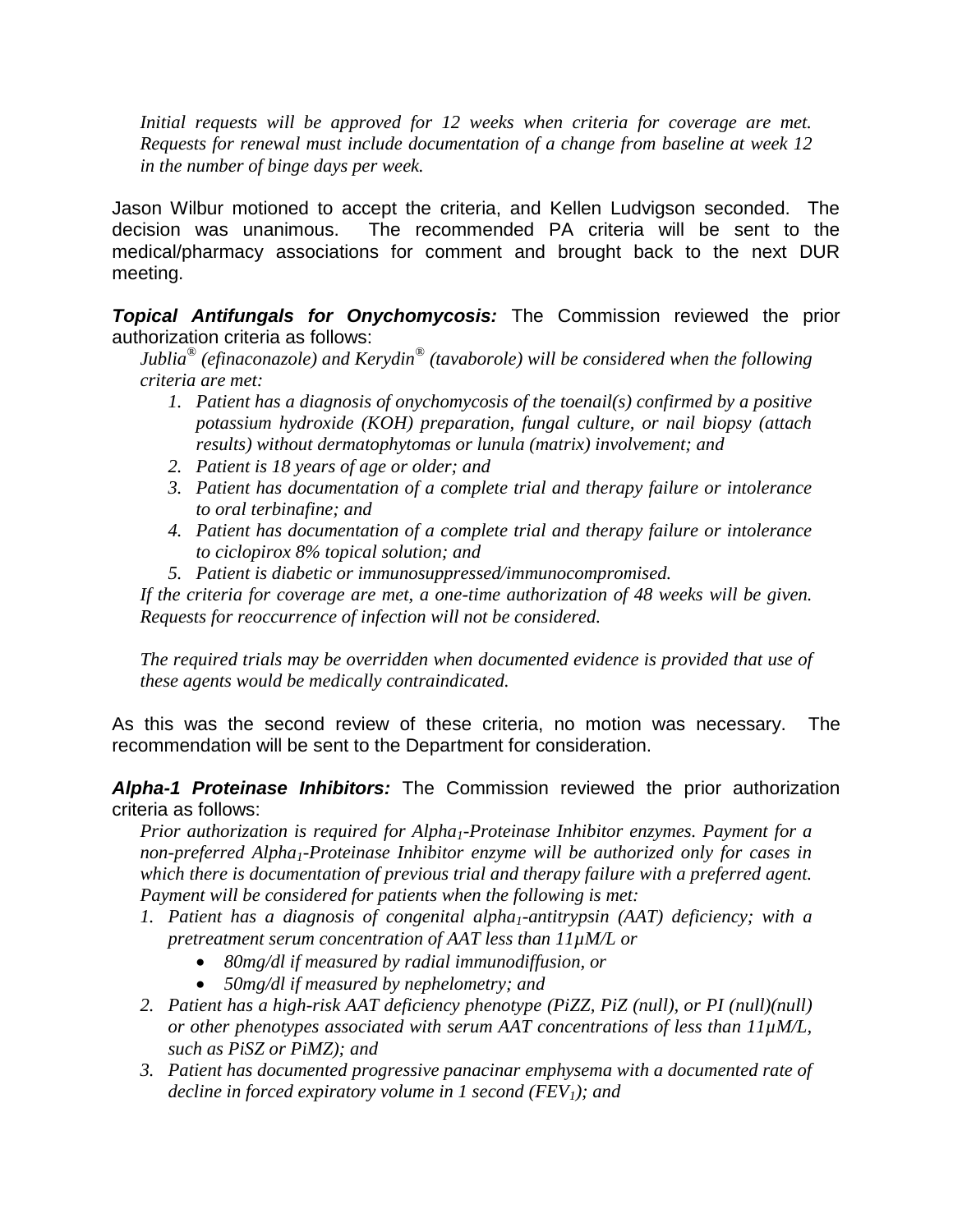- *4. Patient is 18 years of age or older; and*
- *5. Patient is currently a non-smoker; and*
- *6. Patient is currently on optimal supportive therapy for obstructive lung disease (inhaled bronchodilators, inhaled steroids); and*
- *7. Medication will be administered in the member's home by home health or in a longterm care facility.*

*If the criteria for coverage are met, initial requests will be given for 6 months. Additional authorizations will be considered at 6 month intervals when the following criteria are met:*

- *1. Evidence of clinical efficacy, as documented by:*
	- *a) An elevation of AAT levels (above protective threshold i.e., > 11µM/L); and*
	- *b) A reduction in rate of deterioration of lung function as measured by a decrease in the FEV1 rate of decline; and*
- *2. Patient continues to be a non-smoker; and*
- *3. Patient continues supportive therapy for obstructive lung disease.*

As this was the second review of these criteria, no motion was necessary. The recommendation will be sent to the Department for consideration.

**Lumacaftor/Ivacaftor (Orkambi):** The Commission reviewed the prior authorization criteria as follows:

*Prior authorization is required for Orkambi™ (lumacaftor/ivacaftor). Dual therapy with another cystic fibrosis transmembrane conductance regulator (CFTR) potentiator will not be considered. Payment will be considered for patients when the following criteria are met:* 

- *1. Patient is 12 years of age or older; and*
- *2. Has a diagnosis of cystic fibrosis; and*
- *3. Patient is homozygous for the F508del mutation in the CFTR gene as confirmed by a FDA-cleared CF mutation test; and*
- *4. Baseline liver function tests (AST/ALT) and bilirubin levels are provided and*
- *5. Baseline percent predicted forced expiratory volume (ppFEV1) is provided and is greater than or equal to (≥) 40; and*
- *6. Prescriber is a CF specialist or pulmonologist; and*
- *7. Patient does not have one of the following infections: Burkholderia cenocepacia, Burkholderia dolosa, or Mycobacterium abcessus.*

*If the criteria for coverage are met, an initial authorization will be given for 3 months. Additional approvals will be granted for 6 months at a time if the following criteria are met:*

- *1. Adherence to lumacaftor/ivacaftor therapy is confirmed; and*
- *2. Response to therapy is documented by prescriber (e.g., improved ppFEV<sup>1</sup> from baseline, weight increased from baseline, decreased exacerbations, improved quality of life) or rationale for continued care; and*
- *3. Liver function tests (AST/ALT) and bilirubin are assessed every 3 months during the first year of treatment and annually thereafter.*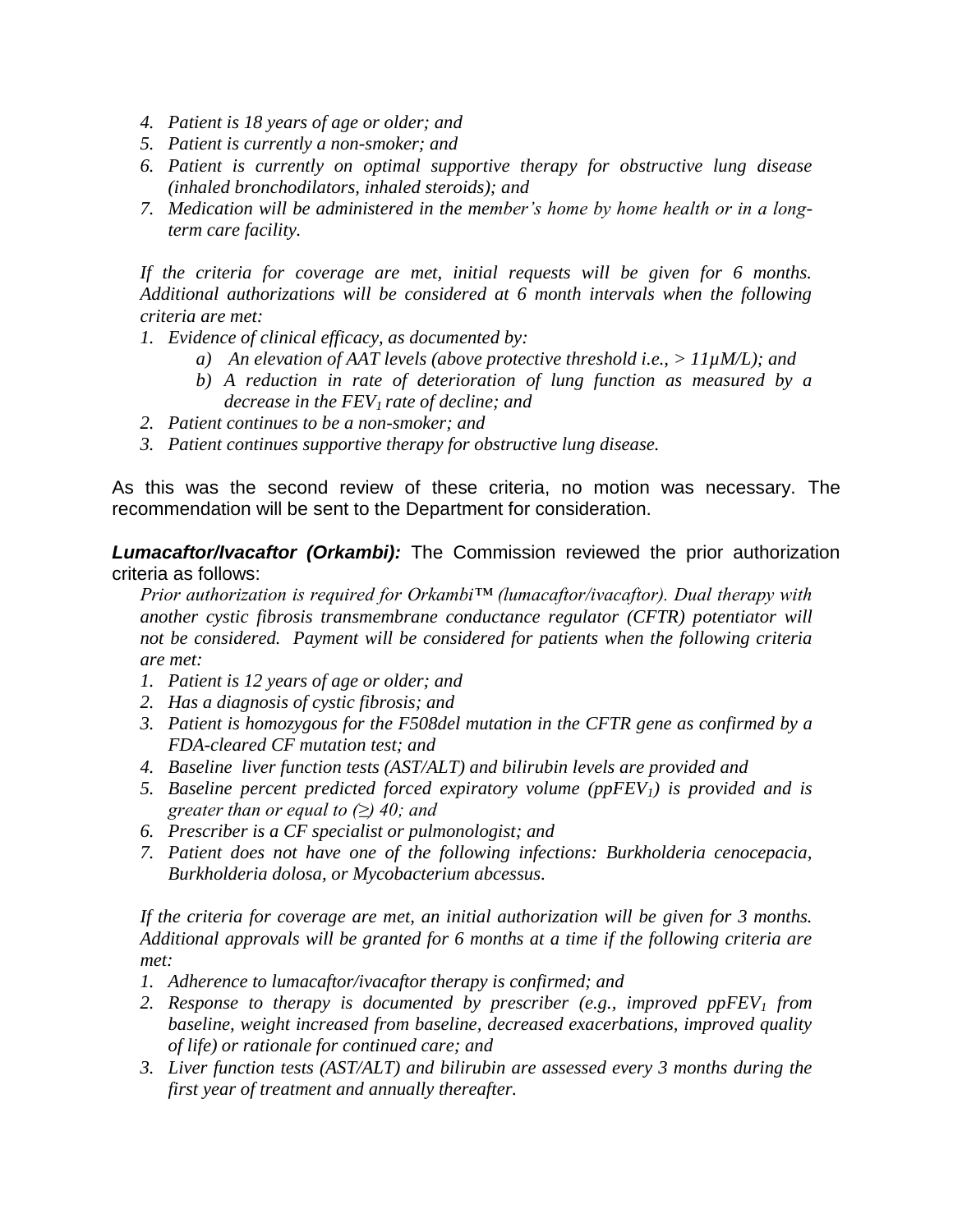As this was the second review of these criteria, no motion was necessary. The recommendation will be sent to the Department for consideration.

*Biologicals for Ankylosing Spondylitis:* The Commission reviewed the prior authorization criteria as follows:

*Prior authorization is required for biologicals used for ankylosing spondylitis. Payment for non-preferred biologicals for ankylosing spondylitis will be considered only for cases in which there is documentation of previous trials and therapy failures with two preferred biological agents.* 

*Patients initiating therapy with a biological agent must:*

- *1. Be screened for hepatitis B and C, patients with active hepatitis B will not be considered for coverage; and*
- *2. Have not been treated for solid malignancies, nonmelanoma skin cancer, or lymphoproliferative malignancy within the last 5 years of starting or resuming treatment with a biological agent; and*
- *3. Not have a diagnosis of congestive heart failure (CHF) that is New York Heart Association (NYHA) class III or IV and with an ejection fraction of 50% or less; and*
- *4. Be screened for latent TB infection. Patients with latent TB will only be considered after one month of TB treatment while patients with active TB will only be considered upon completion of TB treatment.*

*Payment will be considered following inadequate responses to at least two preferred nonsteroidal anti-inflammatories (NSAIDs) at maximum therapeutic doses, unless there are documented adverse responses or contraindications to NSAID use. These trials should be at least three months in duration. Patients with symptoms of peripheral arthritis must also have failed a 30-day treatment trial with at least one conventional disease modifying antirheumatic drug (DMARD), unless there is a documented adverse response or contraindication to DMARD use. DMARDs include sulfasalazine and methotrexate. The required trials may be overridden when documented evidence is provided that the use of these agents would be medically contraindicated.*

As this was the second review of these criteria, no motion was necessary. The recommendation will be sent to the Department for consideration.

*Biologicals for Inflammatory Bowel Disease:* The Commission reviewed the prior authorization criteria as follows:

*Prior authorization is required for biologicals used for inflammatory bowel disease. Payment for non-preferred biologicals for inflammatory bowel disease will be considered only for cases in which there is documentation of a previous trial and therapy failure with a preferred agent. Patients initiating therapy with a biological agent must:*

- *1. Be screened for hepatitis B and C, patients with active hepatitis B will not be considered for coverage; and*
- *2. Have not been treated for solid malignancies, nonmelanoma skin cancer, or lymphoproliferative malignancy within the last 5 years of starting or resuming treatment with a biological agent; and*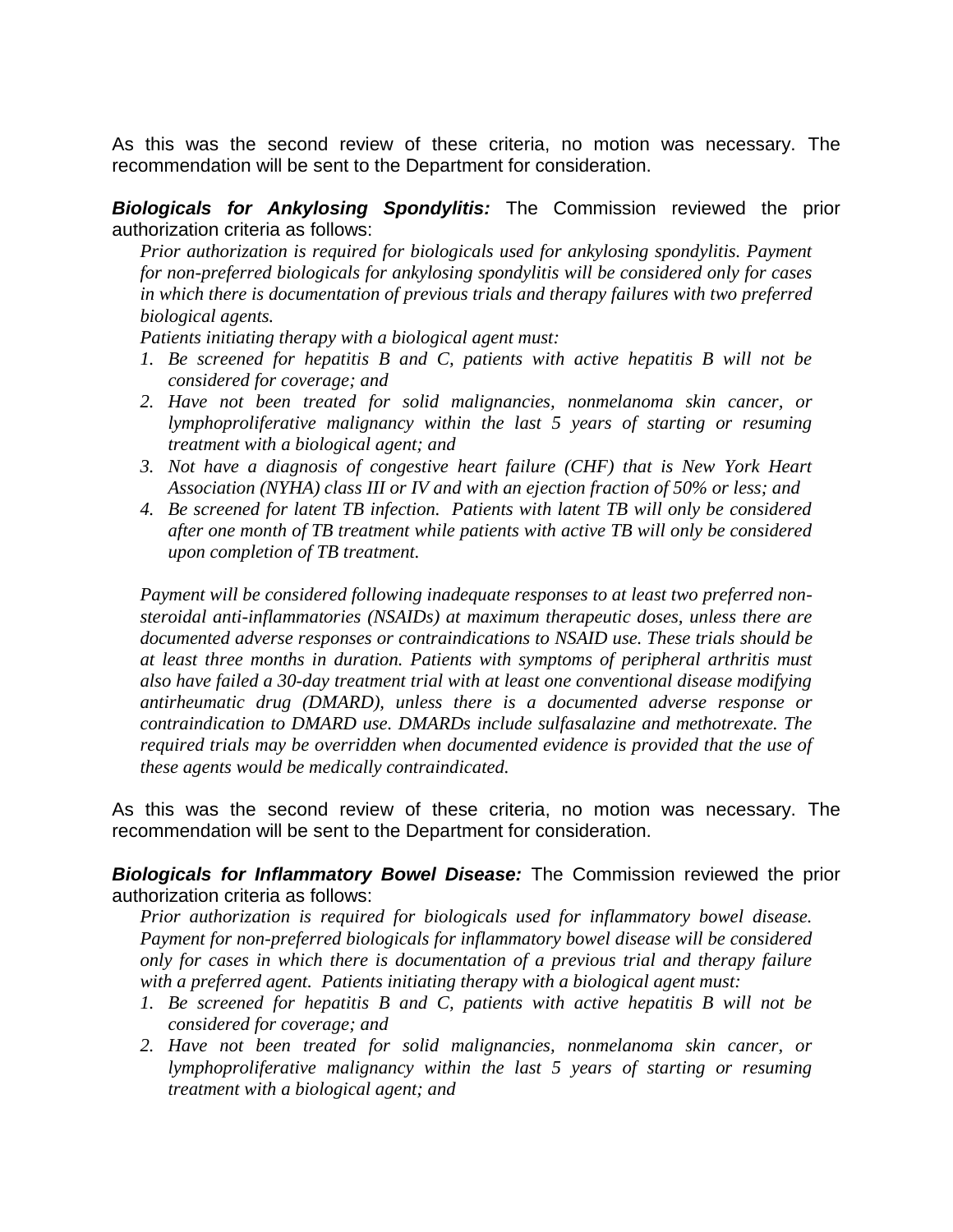- *3. Not have a diagnosis of congestive heart failure (CHF) that is New York Heart Association (NYHA) class III or IV and with an ejection fraction of 50% or less; and*
- *4. Be screened for latent TB infection. Patients with latent TB will only be considered after one month of TB treatment while patients with active TB will only be considered upon completion of TB treatment.*

*Payment will be considered under the following conditions:*

- *Crohn's Disease – Payment will be considered following an inadequate response to two preferred conventional therapies including aminosalicylates (mesalamine, sulfasalazine), azathioprine/6-mercaptopurine, and/or methotrexate.*
- *Ulcerative colitis (moderate to severe) – Payment will be considered following an inadequate response to two preferred conventional therapies including aminosalicylates and azathioprine/6-mercaptopurine.*

*The required trials may be overridden when documented evidence is provided that the use of these agents would be medically contraindicated.*

As this was the second review of these criteria, no motion was necessary. The recommendation will be sent to the Department for consideration.

*Biologicals for Plaque Psoriasis:* The Commission reviewed the prior authorization criteria as follows:

*Prior authorization is required for biologicals used for plaque psoriasis. Payment for non-preferred biologicals for plaque psoriasis will be considered only for cases in which there is documentation of a previous trial and therapy failure with a preferred agent. Patients initiating therapy with a biological agent must:*

- *1. Be screened for hepatitis B and C, patients with active hepatitis B will not be considered for coverage; and*
- *2. Have not been treated for solid malignancies, nonmelanoma skin cancer, or lymphoproliferative malignancy within the last 5 years of starting or resuming treatment with a biological agent; and*
- *3. Not have a diagnosis of congestive heart failure (CHF) that is New York Heart Association (NYHA) class III or IV and with an ejection fraction of 50% or less; and*
- *4. Be screened for latent TB infection. Patients with latent TB will only be considered after one month of TB treatment while patients with active TB will only be considered upon completion of TB treatment.*

*Payment will be considered following an inadequate response to phototherapy, systemic retinoids (oral isotretinoin), methotrexate, or cyclosporine. The required trials may be overridden when documented evidence is provided that the use of these agents would be medically contraindicated.*

As this was the second review of these criteria, no motion was necessary. The recommendation will be sent to the Department for consideration.